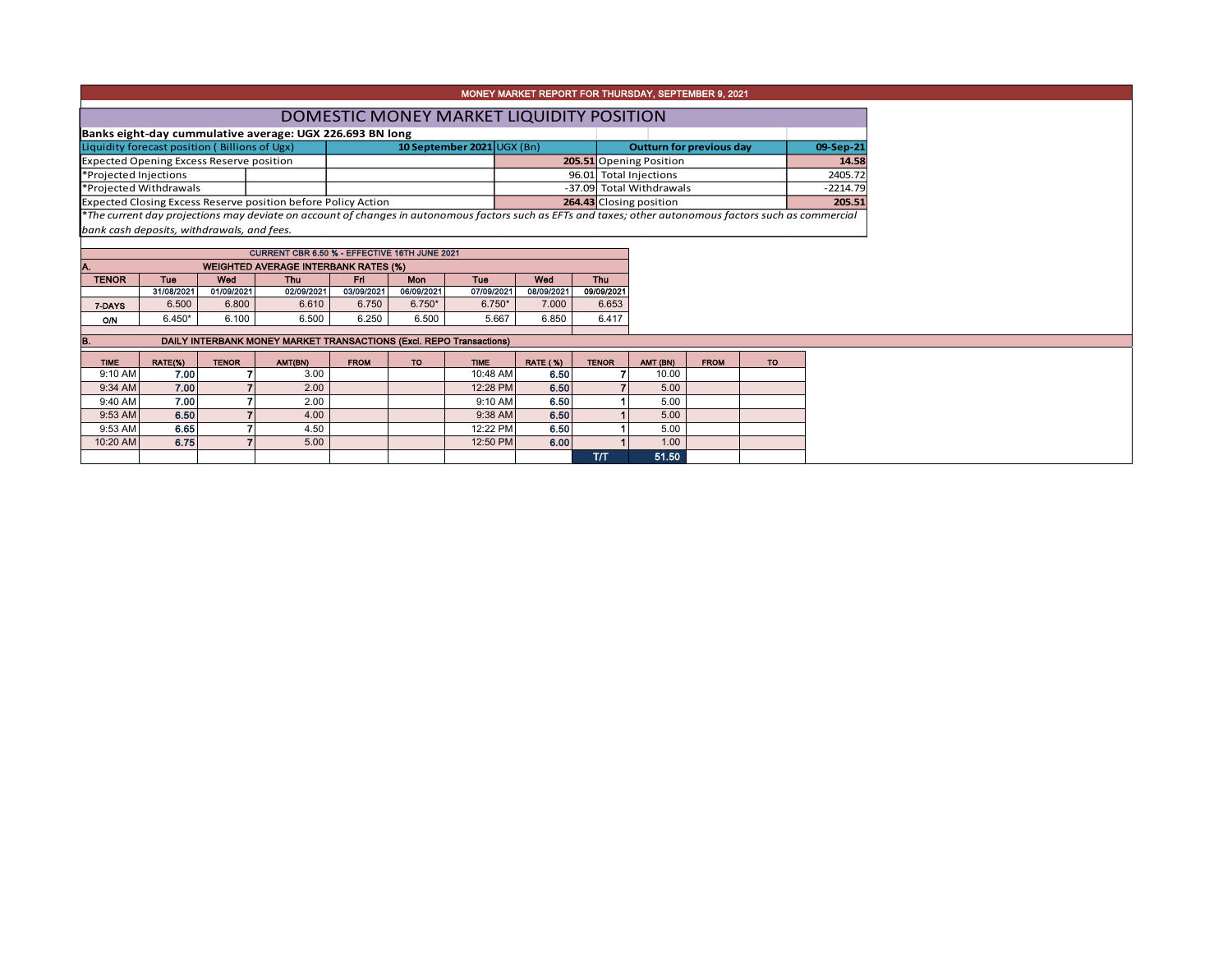| IC.                                                |                                                                                                                                                                                                                                                                                                                                                                                                                                                                               |                          |                                                                                       |                          |                            | <b>CBR AND THE 7- DAY WAR INTERBANK RATES</b>                                 |                    |                |              |                |                          |            |  |
|----------------------------------------------------|-------------------------------------------------------------------------------------------------------------------------------------------------------------------------------------------------------------------------------------------------------------------------------------------------------------------------------------------------------------------------------------------------------------------------------------------------------------------------------|--------------------------|---------------------------------------------------------------------------------------|--------------------------|----------------------------|-------------------------------------------------------------------------------|--------------------|----------------|--------------|----------------|--------------------------|------------|--|
| 9.500<br>9.000<br>8.500<br>8.000<br>7.500<br>7.000 |                                                                                                                                                                                                                                                                                                                                                                                                                                                                               |                          |                                                                                       |                          |                            |                                                                               |                    |                |              |                |                          |            |  |
| 6.500<br>6.000<br>5.500<br>5.000<br>4.500<br>4.000 | $\frac{1}{2} \frac{1}{2} \frac{1}{2} \frac{1}{2} \frac{1}{2} \frac{1}{2} \frac{1}{2} \frac{1}{2} \frac{1}{2} \frac{1}{2} \frac{1}{2} \frac{1}{2} \frac{1}{2} \frac{1}{2} \frac{1}{2} \frac{1}{2} \frac{1}{2} \frac{1}{2} \frac{1}{2} \frac{1}{2} \frac{1}{2} \frac{1}{2} \frac{1}{2} \frac{1}{2} \frac{1}{2} \frac{1}{2} \frac{1}{2} \frac{1}{2} \frac{1}{2} \frac{1}{2} \frac{1}{2} \frac{$<br>$\mathcal{D}_{\mathcal{D}_{\mathcal{F}}\mathcal{F}_{\mathcal{F}}\mathcal{F}}$ |                          |                                                                                       |                          |                            |                                                                               |                    |                |              |                |                          |            |  |
|                                                    | 25/08/2021                                                                                                                                                                                                                                                                                                                                                                                                                                                                    | 26/08/2021               | 27/08/2021                                                                            | 30/08/2021               | 31/08/2021                 | 01/09/2021                                                                    | 02/09/2021         | 03/09/2021     |              | 06/09/2021     | 07/09/2021<br>08/09/2021 | 09/09/2021 |  |
|                                                    |                                                                                                                                                                                                                                                                                                                                                                                                                                                                               |                          |                                                                                       |                          |                            |                                                                               |                    |                |              |                |                          |            |  |
|                                                    |                                                                                                                                                                                                                                                                                                                                                                                                                                                                               |                          |                                                                                       |                          |                            | • Overnight WAR -7-day WAR - CBR rate -Upper bound -Lower bound               |                    |                |              |                |                          |            |  |
| D.                                                 |                                                                                                                                                                                                                                                                                                                                                                                                                                                                               |                          |                                                                                       |                          |                            | MONETARY POLICY OPERATIONS MATURITIES PROFILE: (16-SEP- 2021 TO 14-OCT- 2021) |                    |                |              |                |                          |            |  |
| <b>DATE</b>                                        | <b>THUR</b><br>16-Sep-21                                                                                                                                                                                                                                                                                                                                                                                                                                                      | <b>THUR</b><br>23-Sep-21 | <b>THUR</b><br>30-Sep-21                                                              | <b>THUR</b><br>07-Oct-21 | <b>THUR</b><br>14-Oct-21   | <b>TOTAL</b>                                                                  |                    |                |              |                |                          |            |  |
| <b>REPO</b>                                        | 1,095.36                                                                                                                                                                                                                                                                                                                                                                                                                                                                      | $\overline{a}$           |                                                                                       | $\sim$                   | $\sim$                     | 1,095.36                                                                      |                    |                |              |                |                          |            |  |
| <b>REV REPO</b>                                    | $\sim$                                                                                                                                                                                                                                                                                                                                                                                                                                                                        | $\sim$                   | ٠                                                                                     | $\sim$                   | $\sim$                     |                                                                               |                    |                |              |                |                          |            |  |
| <b>DEPO AUCT</b>                                   | $\overline{\phantom{a}}$                                                                                                                                                                                                                                                                                                                                                                                                                                                      | 450.10                   | $\sim$                                                                                | 182.70                   |                            | 632.80                                                                        |                    |                |              |                |                          |            |  |
| <b>TOTALS</b>                                      | 1,095.36                                                                                                                                                                                                                                                                                                                                                                                                                                                                      | 450.10                   | $\sim 100$                                                                            | 182.70                   |                            |                                                                               |                    |                |              |                |                          |            |  |
|                                                    |                                                                                                                                                                                                                                                                                                                                                                                                                                                                               |                          | Total O/S Deposit Auction balances held by BOU up to 07 October Q912021: UGX 1,336 BN |                          |                            | 1,728.16                                                                      |                    |                |              |                |                          |            |  |
|                                                    |                                                                                                                                                                                                                                                                                                                                                                                                                                                                               |                          | Total O/S Repo, Reverse Repo & Deposit Auction balances held by BOU: UGX 2,431 BN     |                          |                            |                                                                               |                    |                |              |                |                          |            |  |
|                                                    | (EI) STOCK OF TREASURY SECURITIES                                                                                                                                                                                                                                                                                                                                                                                                                                             |                          |                                                                                       |                          | E(i)                       | <b>MONETARY POLICY MARKET OPERATIONS</b>                                      |                    |                |              |                |                          |            |  |
|                                                    | LAST TBIILS ISSUE DATE: 02-SEPTEMBER-2021                                                                                                                                                                                                                                                                                                                                                                                                                                     |                          |                                                                                       |                          |                            | (VERTICAL REPOS, REV-REPOS & DEPOSIT AUCTIONS)                                |                    |                |              |                |                          |            |  |
|                                                    | On-the-run O/S T-BILL STOCKs (Bns-UGX)                                                                                                                                                                                                                                                                                                                                                                                                                                        |                          | 6,138.45                                                                              | 10/09/2021               | OMO                        | <b>ISSUE DATE</b>                                                             | <b>AMOUNT</b>      | <b>WAR</b>     | <b>RANGE</b> | <b>TENOR</b>   |                          |            |  |
| On-the-run O/S T-BONDSTOCKs(Bns-UGX)<br>21,003.07  |                                                                                                                                                                                                                                                                                                                                                                                                                                                                               |                          |                                                                                       | 10/09/2021 REPO          |                            | $16$ -Aug                                                                     | 482.50             | 6.500          |              |                |                          |            |  |
| 27, 141.52<br>TOTAL TBILL & TBOND STOCK- UGX       |                                                                                                                                                                                                                                                                                                                                                                                                                                                                               |                          |                                                                                       |                          | <b>REPO</b>                | 18-Aug                                                                        | 142.50             | 6.500          |              |                |                          |            |  |
| O/S=Outstanding                                    |                                                                                                                                                                                                                                                                                                                                                                                                                                                                               |                          |                                                                                       |                          | <b>REPO</b>                | $19-Auq$                                                                      | 1,641.00           | 6.500          |              | $\overline{7}$ |                          |            |  |
| <b>MATURITY</b>                                    | <b>TOTAL STOCK YTM (%)</b>                                                                                                                                                                                                                                                                                                                                                                                                                                                    |                          | <b>CHANGE IN</b>                                                                      |                          | <b>DAUT</b>                | 26-Aug                                                                        | 358.08             | 6.998          |              | 28             |                          |            |  |
|                                                    | (BN UGX)                                                                                                                                                                                                                                                                                                                                                                                                                                                                      | AT CUT OFF*              | YTM (+/-)                                                                             |                          | <b>DAUT</b><br><b>DAUT</b> | 26-Aug                                                                        | 39.58<br>54.34     | 6.950<br>7.299 |              | 56             |                          |            |  |
| 91<br>182                                          | 102.32                                                                                                                                                                                                                                                                                                                                                                                                                                                                        | 6.899                    | 0.074<br>0.000                                                                        |                          | <b>REPO</b>                | 26-Aug<br>26-Aug                                                              |                    |                |              | 84             |                          |            |  |
| 364                                                | 410.12<br>5,626.01                                                                                                                                                                                                                                                                                                                                                                                                                                                            | 8.751<br>9.700           | 0.000                                                                                 |                          | <b>REPO</b>                | 30-Aug                                                                        | 1,161.00<br>502.00 | 6.500<br>6.500 |              | 3              |                          |            |  |
| 2YR                                                | 200.00                                                                                                                                                                                                                                                                                                                                                                                                                                                                        | 10.000                   | $-1.500$                                                                              |                          | <b>REPO</b>                | $31 - A$ ua                                                                   | 286.50             | 6.500          |              | $\overline{2}$ |                          |            |  |
| 3YR                                                | $\sim$                                                                                                                                                                                                                                                                                                                                                                                                                                                                        | 11.390                   | $-1.410$                                                                              |                          | <b>REPO</b>                | 01-Sep                                                                        | 244.50             | 6.500          |              |                |                          |            |  |
| 5YR                                                | 1,589.27                                                                                                                                                                                                                                                                                                                                                                                                                                                                      | 13.409                   | $-1.691$                                                                              |                          | <b>REPO</b>                | $02-Sep$                                                                      | 1,539.00           | 6.500          |              |                |                          |            |  |
| <b>10YR</b>                                        | 9,703.84                                                                                                                                                                                                                                                                                                                                                                                                                                                                      | 13.500                   | $-0.239$                                                                              |                          | <b>REPO</b>                | 06-Sep                                                                        | 252.00             | 6.500          |              | 3              |                          |            |  |
| 15YR                                               | 8,222.91                                                                                                                                                                                                                                                                                                                                                                                                                                                                      | 14.090                   | $-0.310$                                                                              |                          | <b>REPO</b>                | 08-Sep                                                                        | 164.50             | 6.500          |              | $\overline{1}$ |                          |            |  |
| <b>20YR</b>                                        | 1.287.05                                                                                                                                                                                                                                                                                                                                                                                                                                                                      | 15.950                   | $-1.040$                                                                              |                          | <b>REPO</b>                | 09-Sep                                                                        | 1,094.00           | 6.500          |              | $\overline{7}$ |                          |            |  |
|                                                    |                                                                                                                                                                                                                                                                                                                                                                                                                                                                               |                          | Cut OFF is the lowest price/ highest yield that satisfies the auction awarded amount. |                          | <b>DAUT</b>                | 09-Sep                                                                        | 64.65              | 6.998          |              | 28             |                          |            |  |
|                                                    |                                                                                                                                                                                                                                                                                                                                                                                                                                                                               |                          |                                                                                       |                          | <b>DAUT</b>                | 09-Sep                                                                        | 450.16             | 7.003          |              | 56             |                          |            |  |
|                                                    |                                                                                                                                                                                                                                                                                                                                                                                                                                                                               |                          |                                                                                       |                          | <b>DAUT</b>                | $09-Sep$                                                                      | 42.28              | 7.357          |              | 84             |                          |            |  |
|                                                    |                                                                                                                                                                                                                                                                                                                                                                                                                                                                               |                          |                                                                                       |                          |                            | WAR-Weighted Average Rate                                                     |                    |                |              |                |                          |            |  |